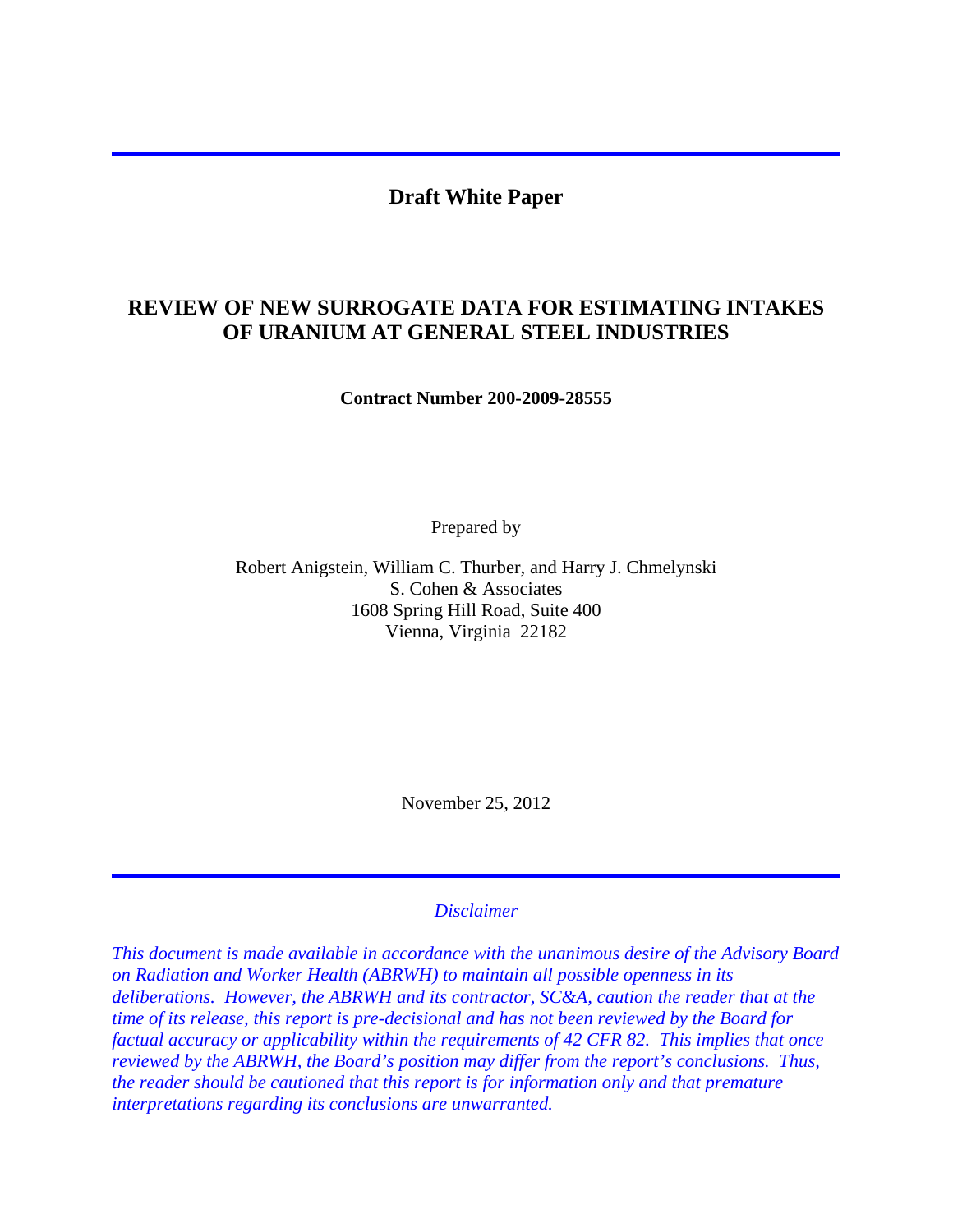| <b>Effective Date:</b> | Revision No. | Document Description: White Paper: | Page No.     |
|------------------------|--------------|------------------------------------|--------------|
| November 25, 2012      | $0 - Dr$ aft | Review of Surrogate Data for GSI   | Page 2 of 18 |

|                                                                                            | Document Description:                |
|--------------------------------------------------------------------------------------------|--------------------------------------|
| S. Cohen & Associates:                                                                     | White Paper: Review of New           |
|                                                                                            | <b>Surrogate Data for Estimating</b> |
| <b>Technical Support for the Advisory Board on</b>                                         | Intakes of Uranium at General        |
| <b>Radiation &amp; Worker Health Review of</b><br><b>NIOSH Dose Reconstruction Program</b> | <b>Steel Industries</b>              |
|                                                                                            | <b>Effective Date:</b>               |
|                                                                                            | Draft – November 25, 2012            |
|                                                                                            | Revision No. 0 (Draft)               |
| <b>REVIEW OF NEW SURROGATE DATA FOR</b><br><b>ESTIMATING INTAKES OF URANIUM AT</b>         | Page 2 of 18                         |
| <b>GENERAL STEEL INDUSTRIES</b>                                                            |                                      |
|                                                                                            | Supersedes:                          |
| Task Manager:                                                                              |                                      |
|                                                                                            | N/A                                  |
| Date:                                                                                      |                                      |
| Robert Anigstein, PhD                                                                      |                                      |
|                                                                                            |                                      |
|                                                                                            |                                      |
| Project Manager:                                                                           | Reviewer:                            |
| Date:                                                                                      | John Mauro, PhD, CHP                 |
| John Stiver, MS, CHP                                                                       |                                      |
|                                                                                            |                                      |

#### **Record of Revisions**

| <b>Revision</b><br><b>Number</b> | <b>Effective</b><br>Date | <b>Description of Revision</b> |
|----------------------------------|--------------------------|--------------------------------|
| $0$ (Draft)                      | 11/25/12                 | Initial issue                  |
|                                  |                          |                                |
|                                  |                          |                                |
|                                  |                          |                                |
|                                  |                          |                                |
|                                  |                          |                                |
|                                  |                          |                                |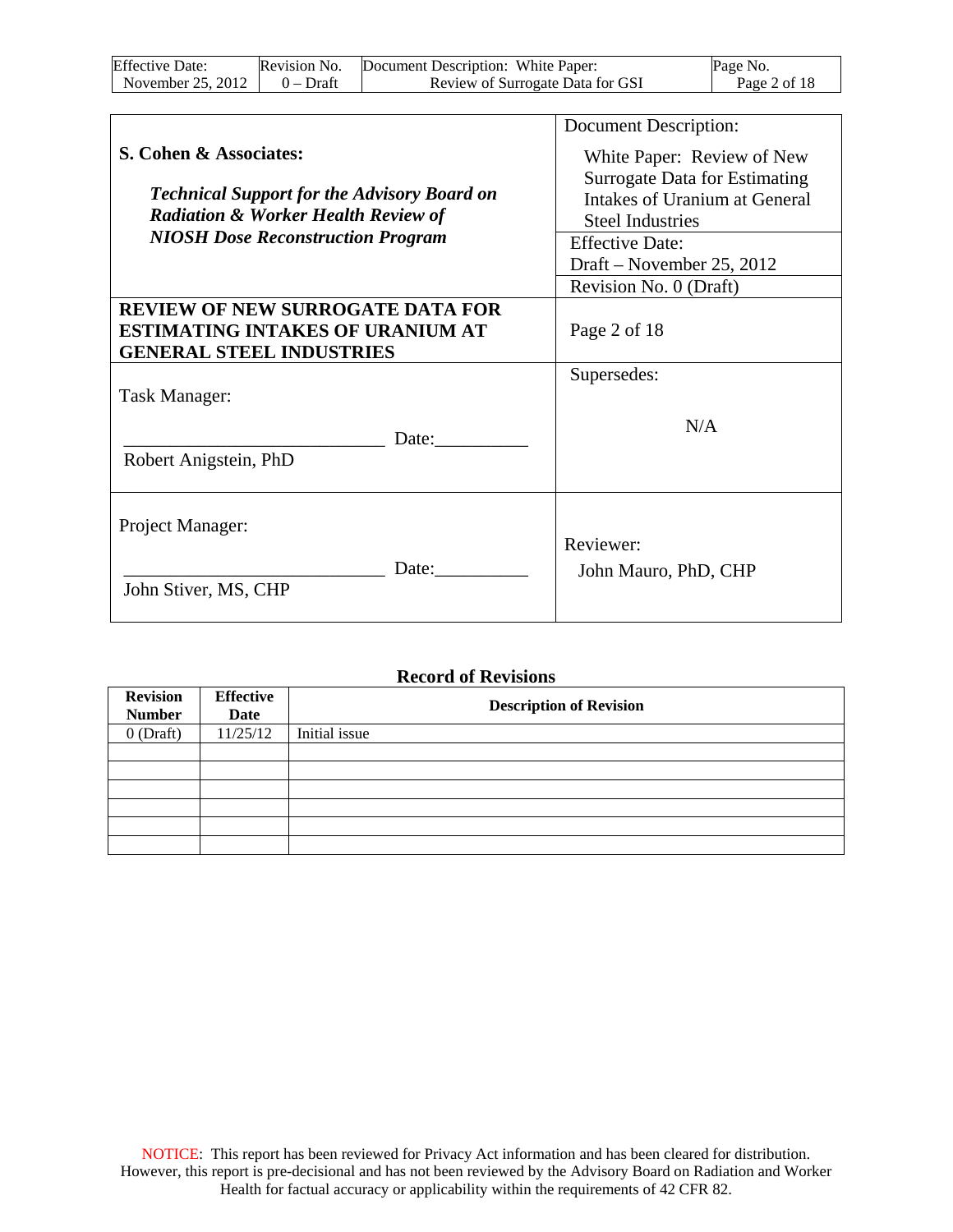| <b>Effective Date:</b>        | Revision No. | Document Description: White Paper:   | Page No.     |  |
|-------------------------------|--------------|--------------------------------------|--------------|--|
| November 25, 2012 $\parallel$ | 0 – Draft    | Review of New Surrogate Data for GSI | Page 3 of 18 |  |

### **Review of New Surrogate Data for Estimating Intakes of Uranium at General Steel Industries**

### **1 Introduction**

During Meeting 84 of the Advisory Board on Radiation and Worker Health on June 20, 2012, the Board tasked SC&A with reviewing NIOSH's use of surrogate data for estimating intakes of uranium at General Steel Industries (GSI). In fulfilling that task, Anigstein (2012) reviewed the surrogate data used by Allen and Glover (2007) and found that these data did not satisfy the Board's five criteria for the use of such data (ABRWH 2010). In response, Allen (2012a) reviewed measurements of airborne uranium activity concentrations at three additional work sites and concluded the original data used by Allen and Glover constituted a plausible upper bound. Both reports were discussed at the August 28, 2012, meeting of the ABRWH Work Group on TBD-6000. At the conclusion of the meeting, the work group requested that NIOSH look for surrogate data from sites that have handled the same types of uranium as GSI.

Allen (2012b) stated that "NIOSH broadened its search for data related to the handling of cold uranium metal." In this report, which was issued November 6, 2012, he reviewed additional measurements of airborne uranium activity concentrations. He compiled a list of 37 actual or implied measurements for seven individual operations at various work sites to use as a surrogate for uranium concentrations during uranium handling at GSI. He evaluated the use of these data against the Board's five surrogate data criteria and concluded that they satisfied the criteria. He then derived a value of 104  $dpm/m<sup>3</sup>$  as the upper 95th percentile of these data, assuming they constituted a lognormal distribution, and assigned this value to the bounding airborne uranium concentration during uranium handling operations at GSI.

# **2 Definition of Cold Uranium Metal**

Allen (2012b) defined cold uranium metal as metal that has not been physically heated. In fact, all uranium metal has been heated at some point in its metallurgical history. We presume that Allen was referring to intermediate or finished uranium mill products that had undergone some surface conditioning after high temperature processing to remove loose surface scale. For example, uranium slugs have a machined surface. Uranium ingots are produced by vacuum melting of derbies and therefore should have little oxide scale. Any dross resulting from the melting process would rise to the top of the melt and be subsequently removed when the cast ingot was cropped. The betatron slices produced at Mallinckrodt were sawed from these ingots (Westbrook and Bloom 2007). The sawed surfaces of the slices would tend to tarnish in air. The resulting thin oxide film prevents further oxidation of the bulk metal at room temperature (DOE 2001). The cylindrical surfaces would be those of the vacuum-cast ingots. Dingots would presumably have an oxidized surface resulting from the bomb reduction process. However, it is likely that most loosely adherent oxide would be removed during surface cleanup with a pneumatic chipping hammer (Westbrook and Bloom). It is also possible that aggressive handling of uranium metal shapes could actually abrade the metal causing particles to oxidize and become airborne. However, uranium metal is quite ductile, so the amount of material produced should be small.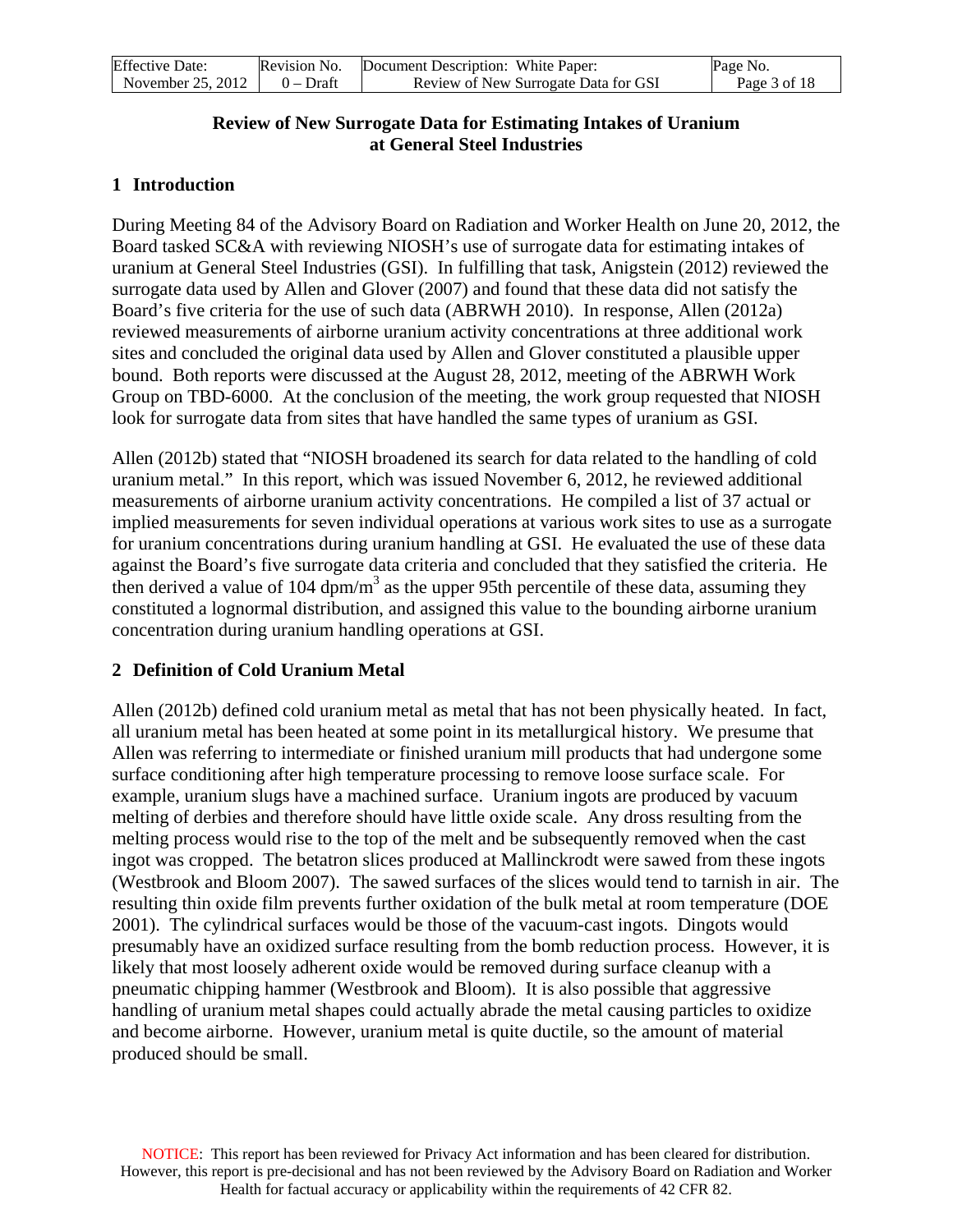| <b>Effective Date:</b> | Revision No. | Document Description: White Paper:   | Page No.     |
|------------------------|--------------|--------------------------------------|--------------|
| November 25, 2012      | 0 – Draft    | Review of New Surrogate Data for GSI | Page 4 of 18 |

#### **3 Review of Airborne Uranium Activity Concentrations**

In order to review Allen's (2012b) distribution of uranium activity concentrations, we performed an independent analysis of the data. We reviewed the seven source documents cited in his report and selected the data that, in our judgement, were most suitable for constructing a distribution to be used to derive a surrogate for uranium concentrations at GSI. We also reviewed other references pertaining to these work sites in order to gather more information about the processes that gave rise to these concentrations. Our evaluation of the data for each site is discussed below. The results of our analysis are presented in Table 1, which appears after the reviews of the source documents.

### **3.1 R. K. LeBlond Machine Tool Company**

As described by Allen (2012a),

A test was conducted at Leblond [sic] to evaluate a hole boring machine. Air samples were taken while boring a hole into a uranium billet with a rapid bore machine. Coolant was used while boring the hole but air samples were taken while loading the dry billet onto the machine. . . . The remarks section of the data sheet indicates there was no ventilation on the machine and very little air movement. Coolant used during the boring reduced any possible interference from nearby operations. Together, these issues make the Lebland [sic] samples the most directly relevant samples to the work at GSI.

Allen (2012b) included six of the breathing zone (BZ) samples measured at LeBlond in his data set. The first three were described as "operator hooking hoist to billet and placing billet into position on machine," while the next three were "operator removing billet from machine after billet had been bored and placing billet on scale" (Workum 1961). We agree that these measurements were appropriately included in the surrogate data set. However, we believe that six other samples should be included. These are described as "Operator operating controls of machine. No visible dust or fumes – oil splatters near end of operation." (Workum 1961) Although these samples were taken during the boring operation, the boring was performed under a continuous flow of liquid coolant that washed the chips down a pipe to the coolant tank. This prevented any significant contribution of material removed from the billet by the drill bit to the airborne activity. This second set of measurements produced values in the same range—"nd" to 15 dpm/m3 —as the first set; including these measurements doubles the number of data points for this facility.

### **3.2 Chambersburg Engineering Co.**

According to Allen (2012a),

At Chambersburg Engineering approximately 150 hot uranium slugs were forged into washers during a two day test. The slugs were dry heated and no ventilation was provided for the work. . . . The average air concentration while loading cold uranium slugs into a furnace was 69 dpm/m<sup>3</sup> while loading one slug every 15 minutes and increased to 77 while loading one slug every two minutes. The maximum air concentration while loading cold uranium into the furnace was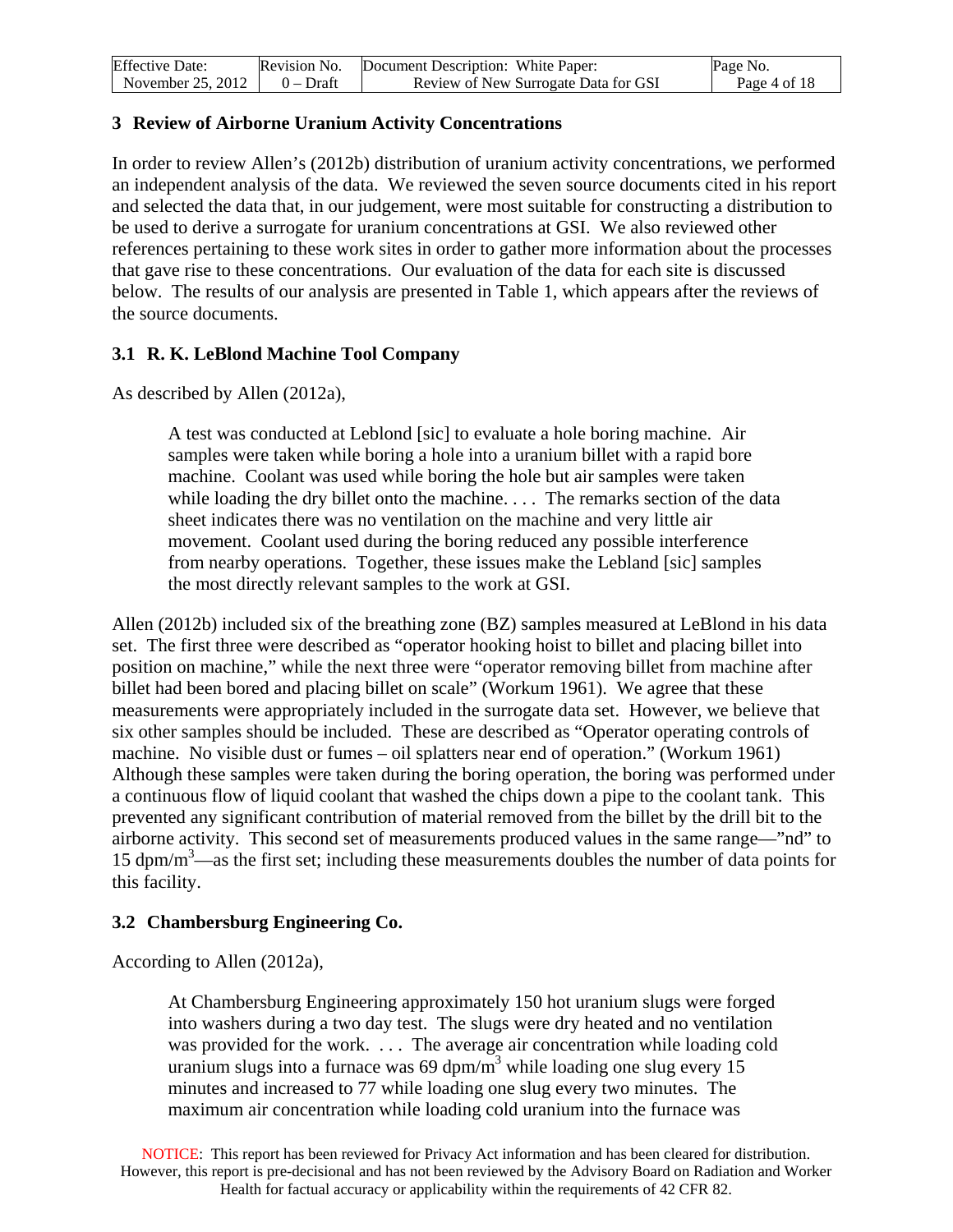| <b>Effective Date:</b> | Revision No. | Document Description: White Paper:   | Page No.     |
|------------------------|--------------|--------------------------------------|--------------|
| November $25, 2012$    | $0$ – Draft  | Review of New Surrogate Data for GSI | Page 5 of 18 |

174 dpm/m<sup>3</sup>. Air concentrations after heating and while forging were higher and it is possible some of that airborne contamination caused by this work interfered with samples taken while loading the furnace.

Rube (1957) included a summary of measurements of 19 BZ samples collected at seven individual locations during this operation. The highest concentrations—from 314 to 1268  $dpm/m<sup>3</sup>$ —were measured in the BZ of the impactor operator controlling the impactor at a 10-ft distance. As Rube reported, "The major portion of the dust generated from these operations drifted north toward the impactor control panel where the impactor operator stood while stamping the washers." Although Allen (2012a) cited this reference and reproduced the data in his Figure 3, Allen (2012b) selected three samples from NLO 1957 that lists a subset of the data cited by Rube. These samples were collected at 5-min intervals in the BZ of the "operator working safety control on impactor, which is located 5′ west of impactor." They had a range of 5–28 dpm/m<sup>3</sup>.

We do not believe that the Chambersburg measurements should be included in the surrogate data set since, contrary to Allen's (2012b) statement that NIOSH "broadened its search for data related to the handling of *cold* uranium metal [italics ours]," the uranium was hot during the forging operation. The operator working the safety control, whose readings were included in Allen's data set, was only 5 ft from the machine, while the operator at the control panel, whose readings were excluded, was 10 ft away. Since these samples were collected during the hot forging operation, as were the rest of the samples at this facility, there is no basis for selecting them for the surrogate data set in preference to other samples which had higher readings.

### **3.3 Tocco Induction Heating Division, Cleveland**

According to EECAP (2012),

Tocco Induction Heating in Cleveland, Ohio had a contract with National Lead of Ohio (Fernald) to develop induction heating coil equipment for heating uranium fuel cores. Tocco performed operational tests of these units at its Cleveland Ohio facility, which took place during 1967-1968. The company received 2000 pounds of natural uranium machined fuel cores and 5600 pounds of depleted uranium machined fuel cores from NLO for testing.

NLO (1968) provided data on air samples collected at Tocco on February 16 and June 6, 1968. The February data were from "8″ normal slugs – no ventilation" and include two BZ samples, described as "loading uranium slugs on run in table," that Allen (2012b) properly included in the surrogate data set. There were four additional samples, collected slightly later the same morning, for "8″ normal slugs – no ventilation, smoke and or fumes could be seen when the slug hit the oil bath." These samples, with measurements that ranged from 12 to 113 dpm/m<sup>3</sup>, were described as "working controls west of the oil bath." Allen appropriately excluded them from the data set.

The June data were from "normal & depleted slugs being heat treated." These data include 12 BZ samples. The time sequence of the sampling casts additional light on the processes that took place. Three samples "loading slugs at loading tray – heating," were collected between 10:26 and 10:28 o'clock; three "loading slugs – no heat," were collected at 11:15–11:17. Six samples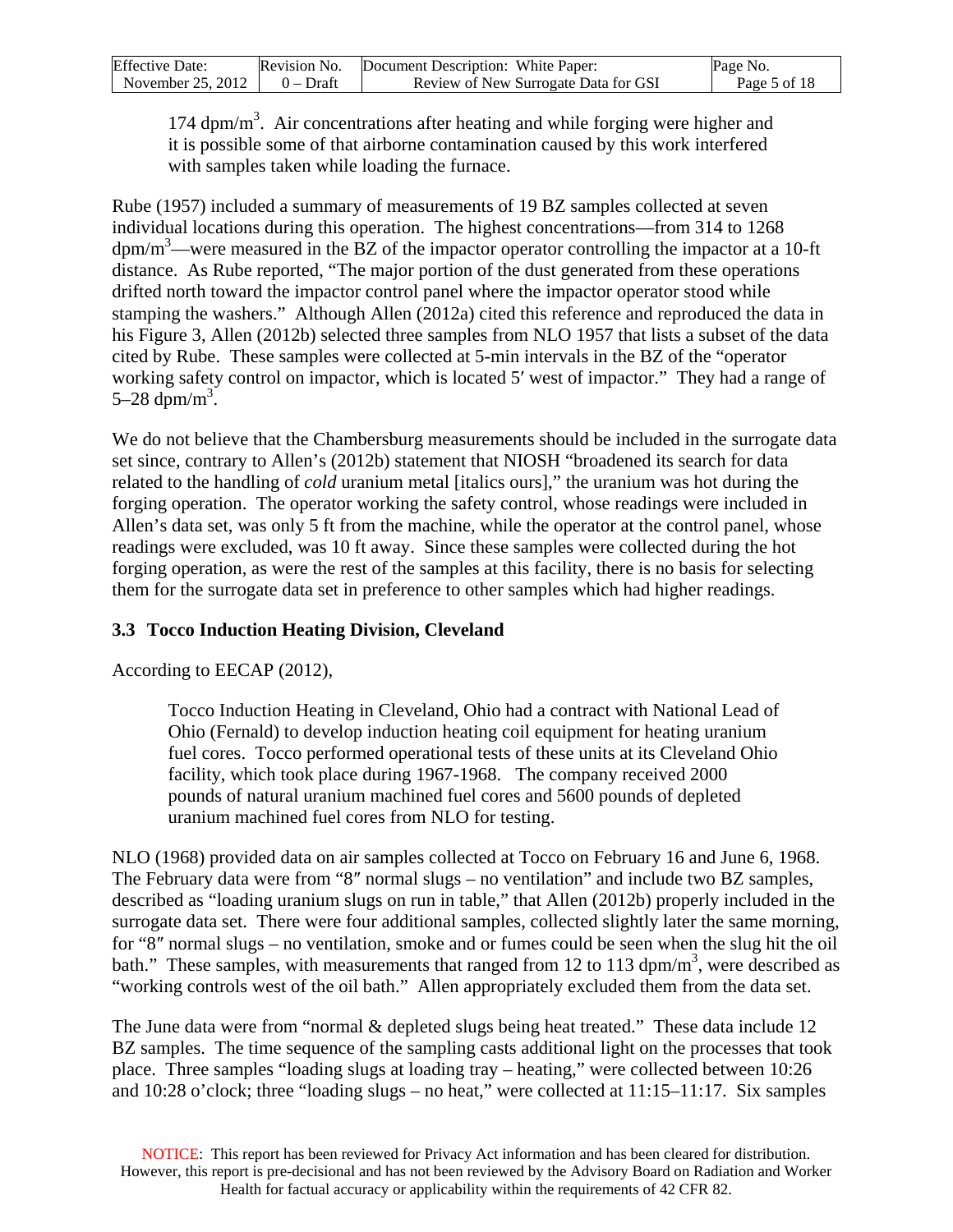| <b>Effective Date:</b>        | Revision No. | Document Description: White Paper:   | Page No.     |
|-------------------------------|--------------|--------------------------------------|--------------|
| November 25, 2012 $\parallel$ | $0 - Dr$ aft | Review of New Surrogate Data for GSI | Page 6 of 18 |

were from "unloading slugs from conveyor and putting in box," three of which were collected at 11:45–11:50 and the rest at 1:05–1:09. Allen (2012b) included the first six samples, which ranged from "nd" to 37 dpm/m<sup>3</sup>, in the surrogate data set, but excluded the last six, with measurements of  $59-320$  dpm/m<sup>3</sup>. Given the time sequence and the measured values, it is most likely that these latter measurements were made after the uranium was heated, and were thus properly excluded.

We agree that the measurements on the first six samples in June data should be reflected in the surrogate data set. However, the tests included slugs made of depleted uranium, which would have produced the same airborne *mass* concentrations (e.g.,  $\mu$ g/m<sup>3</sup>) as natural uranium, but lower activity concentrations. Since, according to EECAP (2012), Tocco received 5,600 lb of depleted uranium and 2,000 lb of natural uranium, and since the February tests were of natural uranium, we made the claimant-favorable assumption that all the June data are from depleted uranium. We recalculated these activity concentrations, multiplying each value by 1.887, the ratio of specific activities of natural to depleted uranium, and substituted the revised values in the surrogate data set.

# **3.4 Feed Materials Production Center, Fernald, Ohio**

According to Ross et al. (1963),

Air dust samples were collected during the week of August 19, 1963, for the purpose of evaluating the air dust levels generated during the reduction of 1.25% enriched  $UF_4$  to uranium metal. During the sample period complete ventilation for the reduction area was provided by G37-5011 dust collector. The primary duct to the breakout enclosure was closed to allow maximum ventilation at the breakout table.

Ross et al. (1963) tabulated 17 sets of BZ samples—the concentrations for each set were presented as high, low, and average, with no indication of how many samples comprised each set. Only three of these data sets referred to uranium metal: those labeled "breaking out derby," "cleaning derby," and "removing derby from breakout table." Allen (2012b) included these data in the surrogate data set, utilizing the high, low, and average values as if they represented three individual measurements.

We have several objections to the use of these data. First, the operations were performed with maximum ventilation, which does not correspond to working conditions in the GSI betatron shooting room. Second, the uranium is enriched, while most if not all the uranium handled at GSI was natural. Third, the operation "cleaning derby" implies some disturbance of the surface that could have been more aggressive than merely handling and transferring uranium metal. Fourth, we do not agree with assigning the average value as a third datum.

Some of these issues could be resolved by adjusting the reported values. The measured activity of the 1.25% enriched uranium could be adjusted to correspond to natural uranium. The operation "cleaning derby" could be omitted, leaving two sets of data. Since most of the BZ data at other sites surveyed by NLO personnel consist of three sets of readings over a short time span at a given location, we could use the three reported values—high, low, and average—to calculate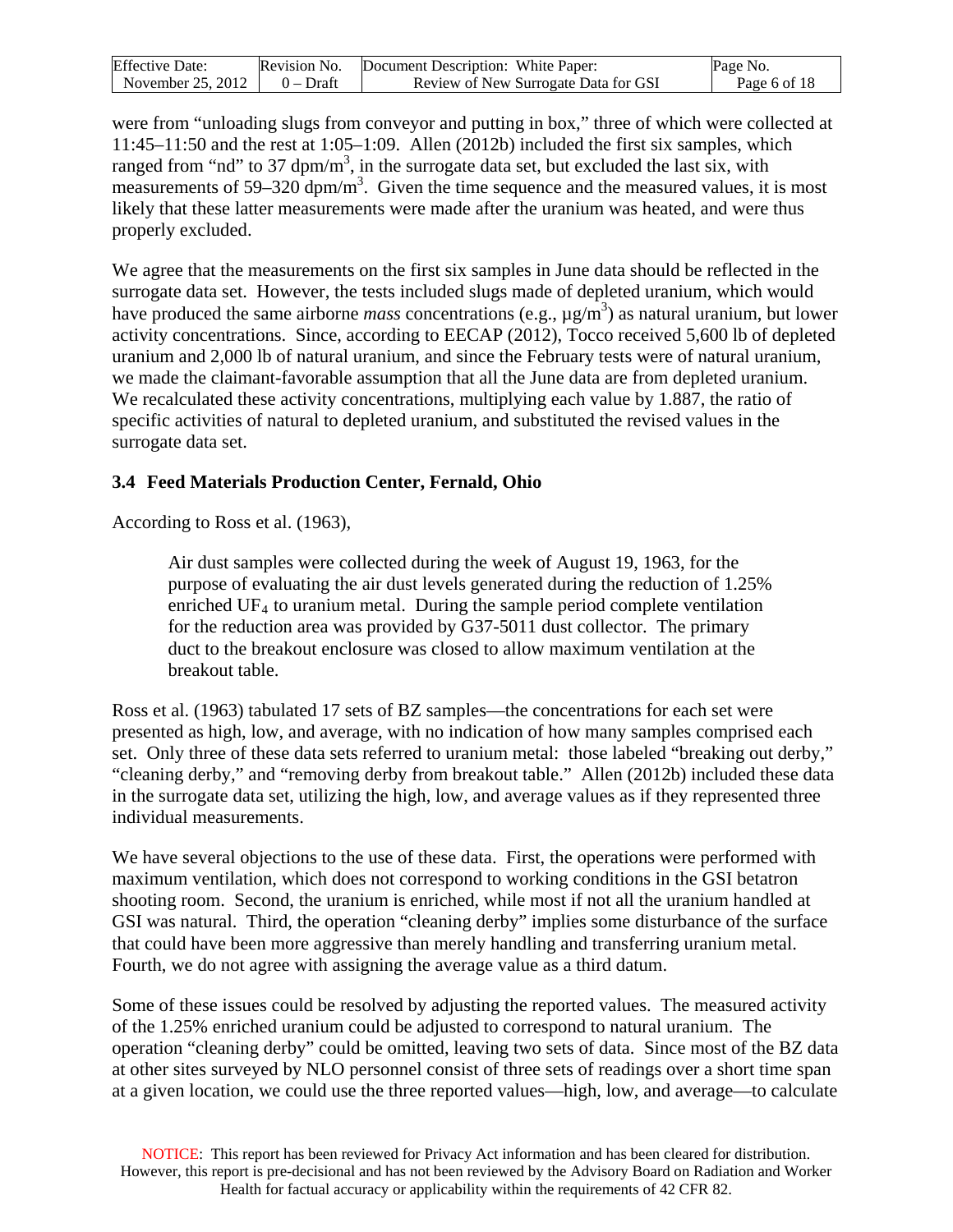| <b>Effective Date:</b> | Revision No. | Document Description: White Paper:   | Page No.     |
|------------------------|--------------|--------------------------------------|--------------|
| November 25, 2012      | $0$ – Draft  | Review of New Surrogate Data for GSI | Page 7 of 18 |

the presumed third value and enter it, along with the high and low values, in the data set. However, we do not know how to account for the maximum ventilation, which does not represent conditions at GSI. We therefore excluded the Fernald data from the revised surrogate data set.

# **3.5 Weldon Spring**

# **3.5.1 Dingot Handling**

Reyland (1960) described a dust study performed on a dingot lathe at the Weldon Spring Plant. Two BZ samples were collected during the removal and installation of a dingot on the lathe by means of an overhead hoist; this operation is similar to the dingot handling at GSI. Allen (2012b) appropriately included these readings in the surrogate data set.

"Uranium Dust Study . . ." (1961) describes the operation of the dingot machining station that was located at the Weldon Spring Plant. "A dingot grab and bridge crane combination is used for moving the dingots from the storage area to the lathes. The dingot is centered on the lathe table and secured in the chuck." These operations were performed before a fume hood was moved into place, so there was presumably little or no forced ventilation during this time. Table I, "Measured Uranium Dust Concentrations at the Dingot Machining Station – 301 Metal Plant," includes concentrations measured during "installation and removal of dingot in lathe." The measurements are listed as  $2.1-3.0 \times 10^{-11} \mu \text{Ci/cm}^3$ ; the table also lists the average concentration as 76  $\mu$ g/m<sup>3</sup>. A footnote lists the assumed conversion factor of 3  $\times$  [1](#page-6-0)0<sup>6</sup> g/Ci of natural uranium.<sup>1</sup>

Allen (2012b) included these measurements in the surrogate data base. He apparently divided the average concentration—76  $\mu$ g/m<sup>3</sup>—listed in the table by the conversion factor to derive the average value of 2.533  $\mu$ Ci/cm<sup>3</sup>, and converted all three values (the average, and the low and high ends of the range) to  $dpm/m<sup>3</sup>$ . We observe that dividing the average dust concentration by the conversion factor and rounding to one decimal place yields  $2.5 \times 10^{-11}$   $\mu$ Ci/cm<sup>3</sup>, which is the rounded average of the range of readings. It would appear strange for the report to list a range in  $\mu$ Ci/cm<sup>3</sup> and an average in  $\mu$ g/m<sup>3</sup>—it is more likely that the author simply averaged two readings and converted to  $\mu$ g. We therefore believe it is not correct to use the average as a third value and have eliminated it from the revised surrogate data set. We retained the high and low values in the surrogate data set.

# **3.5.2 Core Outgassing**

<span id="page-6-0"></span> $\overline{a}$ 

"Core Outgassing" (1960) describes the heating of uranium slugs in a vacuum furnace. The α air activity concentrations include only one BZ sample measured before the slugs were heated in the furnace. The other BZ samples were taken after the furnace was unsealed and the operator was exposed to the hot slugs. Unlike the data selected from other sources, Allen (2012b) selected three general air samples from this document for inclusion in the surrogate data set. These data are inconsistent with the rest of the surrogate data set. We excluded them from the revised data set and added the single BZ sample in their place.

<sup>&</sup>lt;sup>1</sup> The currently accepted value is  $4.6 \times 10^6$  g/Ci.

NOTICE: This report has been reviewed for Privacy Act information and has been cleared for distribution. However, this report is pre-decisional and has not been reviewed by the Advisory Board on Radiation and Worker Health for factual accuracy or applicability within the requirements of 42 CFR 82.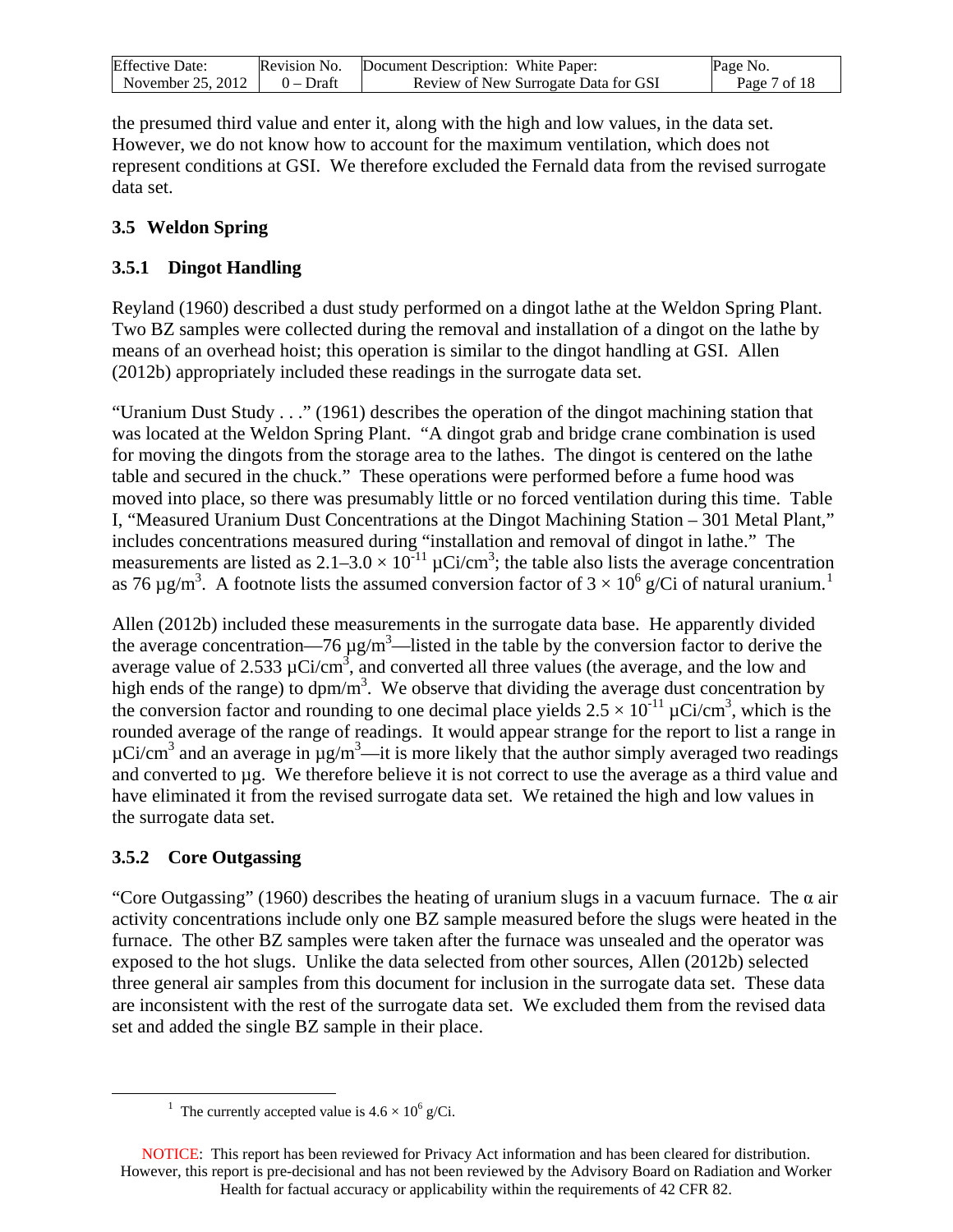| <b>Effective Date:</b> |             | Revision No. Document Description: White Paper: | Page No.     |
|------------------------|-------------|-------------------------------------------------|--------------|
| November 25, 2012      | $0 - Draff$ | Review of New Surrogate Data for GSI            | Page 8 of 18 |

# **3.6 Mallinckrodt[2](#page-7-0)**

Mallinckrodt (1957) lists  $\alpha$  air concentration measurements during dingot machining, including three BZ samples collected while the worker was setting up the dingot for machining on a lathe. Allen (2012b) appropriately included these results in the surrogate data set.

# **3.7 Results and Conclusions**

Table 1 presents a summary of our analyses of data from the individual work sites. All activity concentrations listed by Allen (2012b, Attachment 1) are included. Data on measurements that we excluded from our revised surrogate data set are listed in blue and struck out. Data that we added are listed in red and underlined. There were 37 concentrations in Allen's original data set; our revised surrogate data set includes 28 readings. We have performed a statistical analysis of Allen's data, using the regression of order statistics (ROS) method to fit the data to a lognormal distribution, and confirmed the upper 95th percentile value of 104  $dpm/m<sup>3</sup>$ . The best fit of these data, which include six nondetect readings, yields a value of  $R2 = .8781$ . A similar analysis, based on the best fit of our revised data set to a lognormal distribution, results in a 95th percentile of 66.4  $dpm/m<sup>3</sup>$ . Our adjusted data set, including eight nondetect readings and one low-value outlier that is not part of the curve fit, yields  $R^2 = .946$ . The goodness of fit of the revised data is further confirmed in that the empirical 95th percentile value, calculated by a nonparametric analysis, is 66.9 dpm/m<sup>3</sup>, which is within 1% of the previous value. This method makes no assumption about the form of the underlying distribution. The details of the analyses are presented in Appendix A.

The revised data set thus provides a better fit to a lognormal distribution and more closely satisfies the surrogate data criteria, as discussed below. However, Allen's (2012b) data yield a more claimant-favorable surrogate value.

### **4 Evaluation of Surrogate Data**

The ABRWH Work Group on Use of Surrogate Data (2010) issued five "criteria that need to be considered in determining whether the specific use of surrogate data for individual dose reconstruction is scientifically sound and appropriate for that particular application." We have applied these criteria in reviewing the use of Allen's (2012b) data and our own revised data set to derive surrogates for the uranium handling operations at GSI. Following the statement of each criterion is an evaluation of how well the use of these surrogate data conforms to that criterion.

<span id="page-7-0"></span> $\overline{a}$ <sup>2</sup> Allen (2012b) attributed these data to Weldon Spring while in fact, Plant 7W, where the data were collected, was located at the Mallinckrodt Chemical Works in St. Louis (Westbrook and Bloom 2007).

NOTICE: This report has been reviewed for Privacy Act information and has been cleared for distribution. However, this report is pre-decisional and has not been reviewed by the Advisory Board on Radiation and Worker Health for factual accuracy or applicability within the requirements of 42 CFR 82.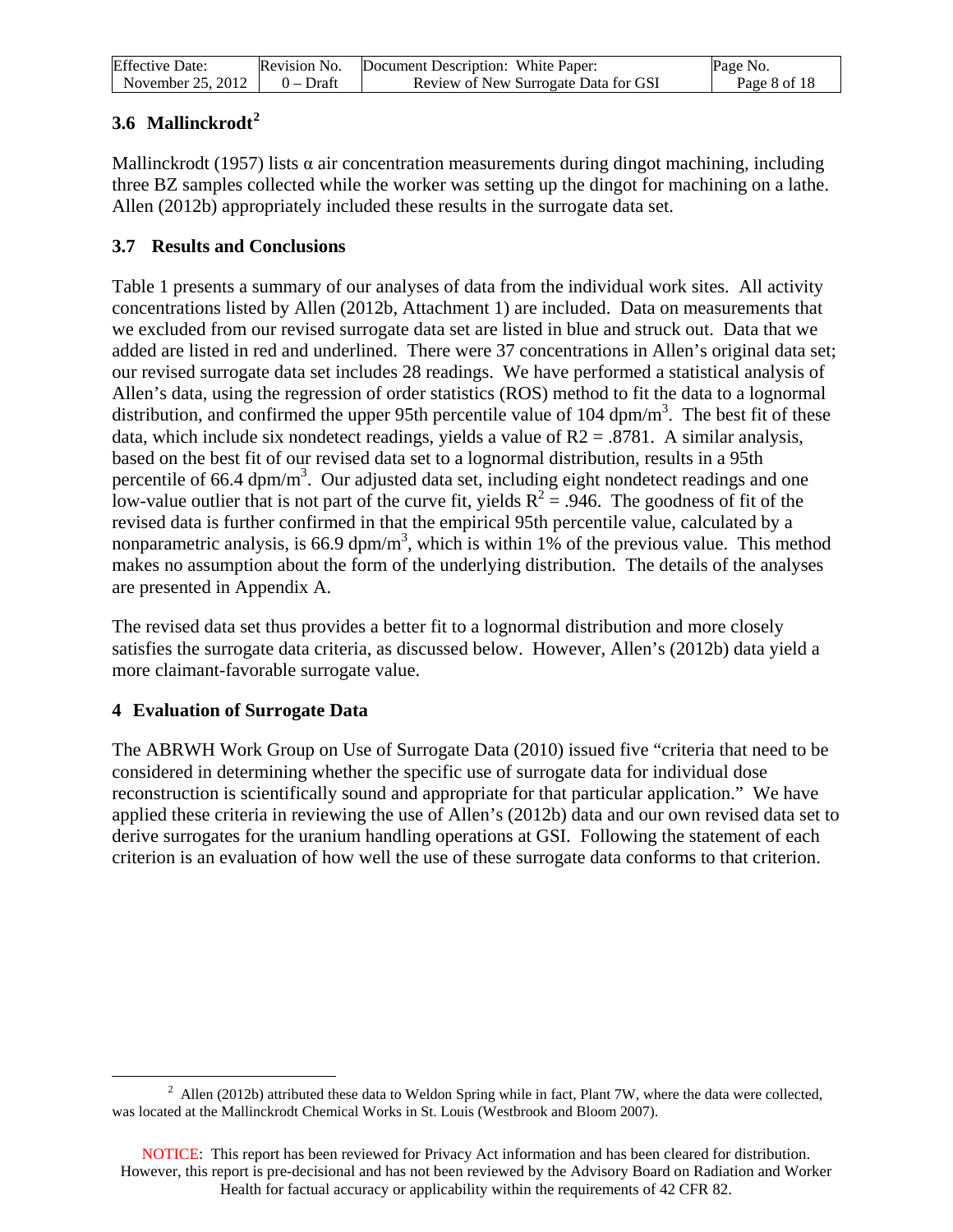| <b>Effective Date:</b>              | Revision No. Document Description: White Paper: | Page No.     |  |
|-------------------------------------|-------------------------------------------------|--------------|--|
| November 25, 2012 $\vert$ 0 – Draft | Review of New Surrogate Data for GSI            | Page 9 of 18 |  |

| <b>Site</b>          | Form    | $\alpha$ activity<br>(dpm/m <sup>3</sup> ) | Reference              | Description                                                                     |
|----------------------|---------|--------------------------------------------|------------------------|---------------------------------------------------------------------------------|
| LeBlond              | billets | 9                                          | Allen 2012b            |                                                                                 |
| LeBlond              | billets | nd <sup>b</sup>                            | Allen 2012b            | Operator hooking hoist to billet and<br>placing billet into position on machine |
| LeBlond              | billets | nd                                         | Allen 2012b            |                                                                                 |
| LeBlond              | billets | 15                                         | Allen 2012b            | Operator removing billet from machine                                           |
| LeBlond              | billets | nd                                         | Allen 2012b            | after billet had been bored and placing                                         |
| LeBlond              | billets | nd                                         | Allen 2012b            | billet on scale                                                                 |
| LeBlond              | billets | nd                                         | Workum 1961            |                                                                                 |
| LeBlond              | billets | nd                                         | Workum 1961            |                                                                                 |
| LeBlond              | billets | 15                                         | Workum 1961            | Operator operating controls of<br>machine. No visible dust or fumes -           |
| LeBlond              | billets | 9                                          | Workum 1961            | oil splatters near end of operation                                             |
| LeBlond              | billets | 9                                          | Workum 1961            |                                                                                 |
| LeBlond              | billets | 1                                          | Workum 1961            |                                                                                 |
| Chambersburg         | slugs   | 24                                         | Allen 2012b            | Operator working safety control on                                              |
| Chambersburg         | slugs   | $\overline{5}$                             | Allen 2012b            | impactor, which is located 5' west of                                           |
| Chambersburg         | slugs   | 28                                         | Allen 2012b            | impactor                                                                        |
| Tocco                | slugs   | 53                                         | Allen 2012b            | 8" normal slugs - no ventilation:                                               |
| Tocco                | slugs   | 22                                         | Allen 2012b            | Loading uranium slugs on run-in table                                           |
| Tocco                | slugs   | $\overline{5}$                             | Allen 2012b            |                                                                                 |
|                      |         | 9.44                                       | <b>Adjusted for DU</b> |                                                                                 |
| Tocco                | slugs   | 37                                         | Allen 2012b            | Loading slugs at loading tray - heating                                         |
|                      |         | 69.83                                      | <b>Adjusted for DU</b> |                                                                                 |
| <b>Tocco</b>         | slugs   | $\overline{5}$                             | Allen 2012b            |                                                                                 |
|                      |         | 9.44                                       | Adjusted for DU        |                                                                                 |
| <b>Tocco</b>         | slugs   | 24                                         | Allen 2012b            |                                                                                 |
|                      |         | 45.30                                      | <b>Adjusted for DU</b> |                                                                                 |
| <b>Tocco</b>         | slugs   | nd                                         | Allen 2012b            | Loading slugs - no heat                                                         |
| <b>Tocco</b>         | slugs   | 49                                         | Allen 2012b            |                                                                                 |
|                      |         | 35.86                                      | <b>Adjusted for DU</b> |                                                                                 |
| Fernald              | derby   | 45                                         | Allen 2012b            |                                                                                 |
| Fernald              | derby   | 50                                         | Allen 2012b            | <b>Breaking out derby</b>                                                       |
| Fernald              | derby   | 34                                         | Allen 2012b            |                                                                                 |
| Fernald              | derby   | 60                                         | Allen 2012b            |                                                                                 |
| Fernald              | derby   | 74                                         | Allen 2012b            | <b>Cleaning derby</b>                                                           |
| Fernald              | derby   | 47                                         | Allen 2012b            |                                                                                 |
| Fernald              | derby   | 88                                         | Allen 2012b            |                                                                                 |
| Fernald              | derby   | 44                                         | Allen 2012b            | Removing derby from breakout table                                              |
| Fernald              | derby   | 60                                         | Allen 2012b            |                                                                                 |
| <b>Weldon Spring</b> | dingots | 24                                         | Allen 2012b            | Removing and installing dingot                                                  |
| <b>Weldon Spring</b> | dingots | 21                                         | Allen 2012b            |                                                                                 |
| <b>Weldon Spring</b> | dingots | 56.24                                      | Allen 2012b            | Spurious data based on average                                                  |

# Table 1. Airborne Activity Samples<sup>a</sup>

NOTICE: This report has been reviewed for Privacy Act information and has been cleared for distribution. However, this report is pre-decisional and has not been reviewed by the Advisory Board on Radiation and Worker Health for factual accuracy or applicability within the requirements of 42 CFR 82.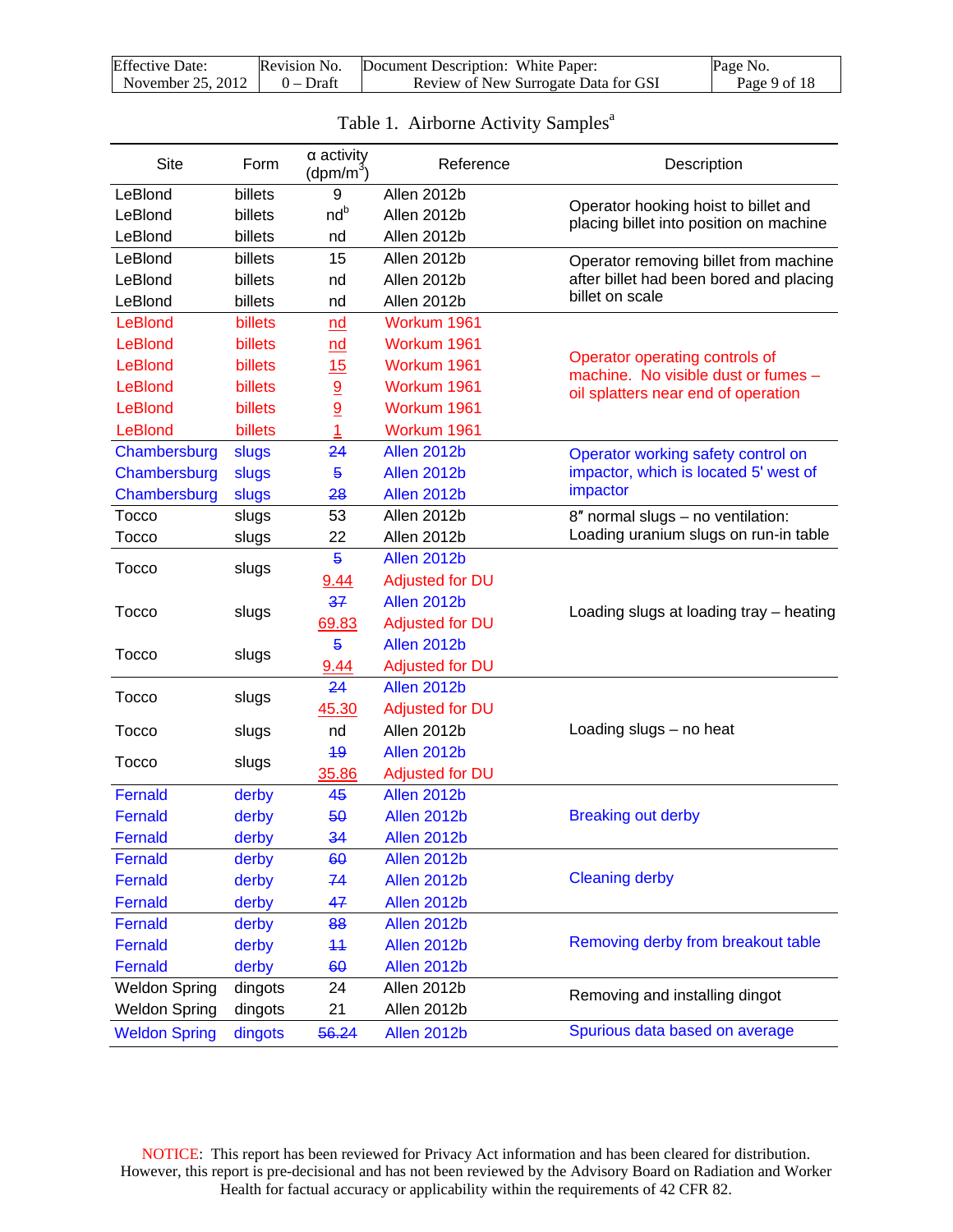| <b>Effective Date:</b>              | Revision No. | Document Description: White Paper:   | Page No.      |
|-------------------------------------|--------------|--------------------------------------|---------------|
| November 25, 2012 $\vert$ 0 – Draft |              | Review of New Surrogate Data for GSI | Page 10 of 18 |

| Site                       | Form    | $\alpha$ activity<br>(dpm/m <sup>3</sup> ) | Reference              | Description                           |
|----------------------------|---------|--------------------------------------------|------------------------|---------------------------------------|
| <b>Weldon Spring</b>       | dingots | 66.6                                       | Allen 2012b            | Installation and removal of dingot in |
| <b>Weldon Spring</b>       | dingots | 46.62                                      | Allen 2012b            | lathe                                 |
| <b>Weldon Spring</b>       | slugs   | 25                                         | <b>Allen 2012b</b>     | General air samples, not breathing    |
| <b>Weldon Spring</b>       | slugs   | 25                                         | <b>Allen 2012b</b>     | zone                                  |
| <b>Weldon Spring</b>       | slugs   | 25                                         | Allen 2012b            |                                       |
| <b>Weldon Spring slugs</b> |         | 23                                         | "Core Outgassing" 1960 | Positioning & bolting to flange (BZ)  |
| Weldon Spring <sup>c</sup> | dingots | 11.8                                       | Allen 2012b            |                                       |
| Weldon Spring <sup>c</sup> | dingots | nd                                         | Allen 2012b            | Setting up dingot                     |
| Weldon Spring <sup>c</sup> | dingots | 23.7                                       | Allen 2012b            |                                       |
|                            |         |                                            |                        |                                       |

Table 1 (continued)

Source: Allen (2012b, Attachment 1)

Red text and underlined values indicate data added in the present review; blue text and struck-out values indicate data excluded by present review

 $b$  nd = not detected

 $\epsilon$  As listed by Allen (2012b)—operations took place at the Mallinckrodt Chemical Works in St. Louis

#### **4.1 Criterion 1: Hierarchy of Data**

It should be assumed that the usual hierarchy of data would apply to dose reconstructions for that site (individual worker monitoring data followed by coworker data followed by workplace monitoring data such as area sampling followed by process and source term data). This hierarchy should be considered when evaluating the potential use of surrogate data. Surrogate data should only be used to replace data if the surrogate data have some distinct advantages over the available data and then only after the appropriate adjustments have been made to reflect the uncertainty inherent in this substitution

There are no monitoring data relating to uranium intakes at GSI. The only data relating to uranium contamination are from FUSRAP surveys of the Old Betatron Building performed in 1989 and 1993. The TBD-6000 work group concluded that these data cannot be used to calculate airborne uranium concentrations during the operational and residual periods because of the long time that elapsed before the surveys were performed and because of reports that the building was cleaned following the operational period. Thus, we conclude that the use of surrogate data conforms to the hierarchy of data.

We next need to determine if appropriate adjustments have been made to the surrogate data as it was applied to GSI. As discussed in preceding sections of this review, the surrogate airborne activity concentrations were derived by calculating the 95th percentiles of the assumed lognormal distributions, which produces a claimant-favorable result. This constitutes "appropriate adjustments" to the surrogate data. We find that Criterion 1 is satisfied both by Allen's (2012b) data, and by the revised data set in the present review.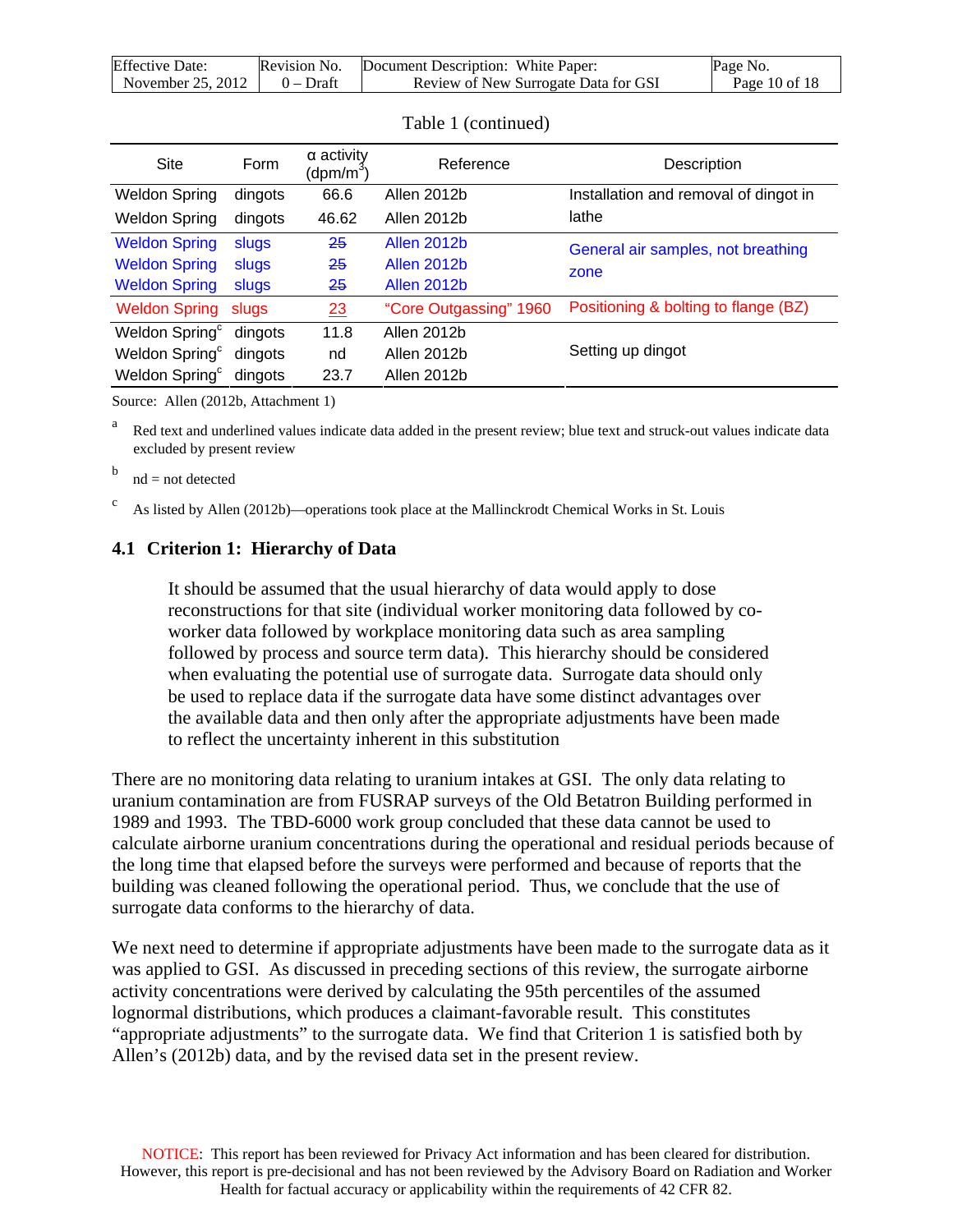| <b>Effective Date:</b>              | Revision No. | Document Description: White Paper:   | Page No.      |  |
|-------------------------------------|--------------|--------------------------------------|---------------|--|
| November 25, 2012 $\vert$ 0 – Draft |              | Review of New Surrogate Data for GSI | Page 11 of 18 |  |

### **4.2 Criterion 2: Exclusivity Constraints**

[In situations where] there are no or very little monitoring data available . . . the use of the surrogate data as the basis for individual dose reconstruction would need to be stringently justified. This judgment needs to take into account not only the amount of surrogate data being relied on relative to data from the site but also the quality and completeness of that surrogate data.<sup>[3](#page-10-0)</sup>

As stated previously, there are no monitoring data on uranium intakes at GSI. NIOSH searched the site research data base (SRDB) and found seven sites or operations that appeared to include data on airborne uranium concentrations that resulted from the handling of cold uranium metal. As discussed earlier, we found that two of these data sets, as well as some individual values from the remaining five operations, do not constitute suitable surrogate data. However, we found that 21 measurements did conform to the requirements for surrogate data; $4$  in addition, we found seven more measurements at these same work sites that are suitable additions to the surrogate data set. We believe that the use of these data is, in fact, adequately justified, and that Criterion 2 is satisfied.

### **4.3 Criterion 3: Site or Process Similarities**

One of the key criteria for judging the appropriateness of the use of surrogate data would be the similarities between the site (or sites) where the data were generated and the site where the surrogate data are being utilized. The application of any surrogate data to an individual dose reconstruction at a site should include a careful review of the rationale for utilizing that source of data. Factors that could be considered include, but are not limited to, similarity of the production processes, presence or absence of conditions that might affect exposure, and monitoring methods employed at the site(s). The potential availability of other sources of surrogate data needs to be considered and the selection of the surrogate data used for dose reconstruction justified. Some of the questions to be considered where appropriate are:

- Are there other sources of surrogate data that were not used?
- Do these other potential sources contradict or undermine the application of the data from the selected site?
- Are there adequate data characterizing the site being used that would help support its application to other sites?
- Do the surrogate data reflect the type of operations and work practices in use at the facilities in question?

<span id="page-10-0"></span> $\overline{a}$ 

 $3$  Only the relevant text from Criterion 2 is quoted here.

<span id="page-10-1"></span><sup>&</sup>lt;sup>4</sup> These include five values that we adjusted to reflect activity concentrations that may have been generated by the handling of depleted uranium.

NOTICE: This report has been reviewed for Privacy Act information and has been cleared for distribution. However, this report is pre-decisional and has not been reviewed by the Advisory Board on Radiation and Worker Health for factual accuracy or applicability within the requirements of 42 CFR 82.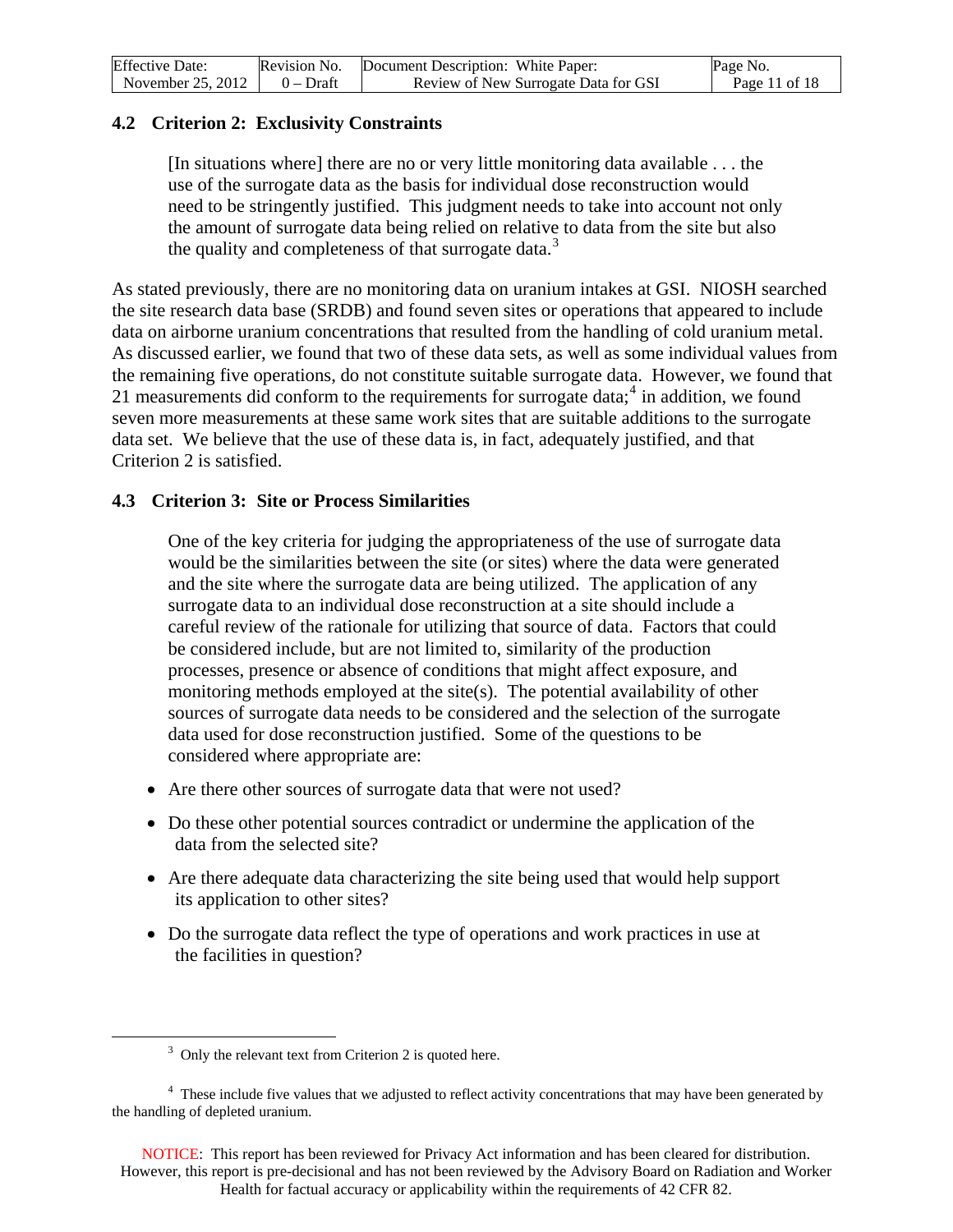| <b>Effective Date:</b> | Revision No. | Document Description: White Paper:   | Page No.      |
|------------------------|--------------|--------------------------------------|---------------|
| November 25, 2012      | 0 – Draft    | Review of New Surrogate Data for GSI | Page 12 of 18 |

Surrogate data should not be used if the equivalence of working conditions, source terms, and processes of the surrogate facility to the one for which dose reconstructions are being done cannot be established with reasonable scientific or technical certainty as outlined here.

Six of the measurements in our revised data set were made while the operator was handling uranium billets, while six more (that we added) were made while the operator was operating the controls in the vicinity of a boring machine. Since the boring did not generate any airborne activity, he can be presumed to be exposed to residual dust from the handling operation. Seven other airborne concentrations were from the handling of dingots. Since both billets and dingots can be assumed to have been radiographed at GSI, these data are directly relevant to GSI operations. Nine other measurements were during the handling of uranium slugs. While the slugs do not exactly conform to uranium objects known to have been radiographed at GSI, they do fall into the general category of handling cold uranium metal, and are thus suitably included in the data.

In response to the first bullet item under Criterion 3, we are satisfied that NIOSH explored the available data and included all reasonable sources of surrogate data; bullet item 2 is thus moot. Items 3 and 4 are likewise satisfied by the descriptions of site operations that accompany the adopted data.

We observe that the data cover cold uranium handling operations involving slugs, billets, and dingots. The range of the shapes and sizes adequately encompasses the uranium shapes handled at GSI. The materials handling processes for moving large metal shapes are not unique to GSI or to the surrogate data sites. They are representative of general heavy industry practices. We thus conclude that the surrogate data basically conform to Criterion 3.

#### **4.4 Criterion 4: Temporal Considerations**

Consideration also needs to be given to the period in question, since working conditions and processes varied in different periods. Surrogate data should belong in the same general period as the period for which doses are sought to be reconstructed unless it can be demonstrated that the working conditions, procedures, monitoring methods, and (perhaps) legal requirements were comparable to the period in question.

The surrogate data span the years 1956–1968, which overlap most of the 1953–1966 period of operations at GSI. There is no reason to believe that work practices at GSI in 1953–1955 differed from those in later years, since we are not aware of any efforts to mitigate the generation of uranium dust nor the workers' exposure to such dust during the later years.

#### **4.5 Criterion 5: Plausibility**

The manner in which the surrogate data are to be used must be "plausible" with regard to the reasonableness of the assumptions made. The plausibility determination should address issues of: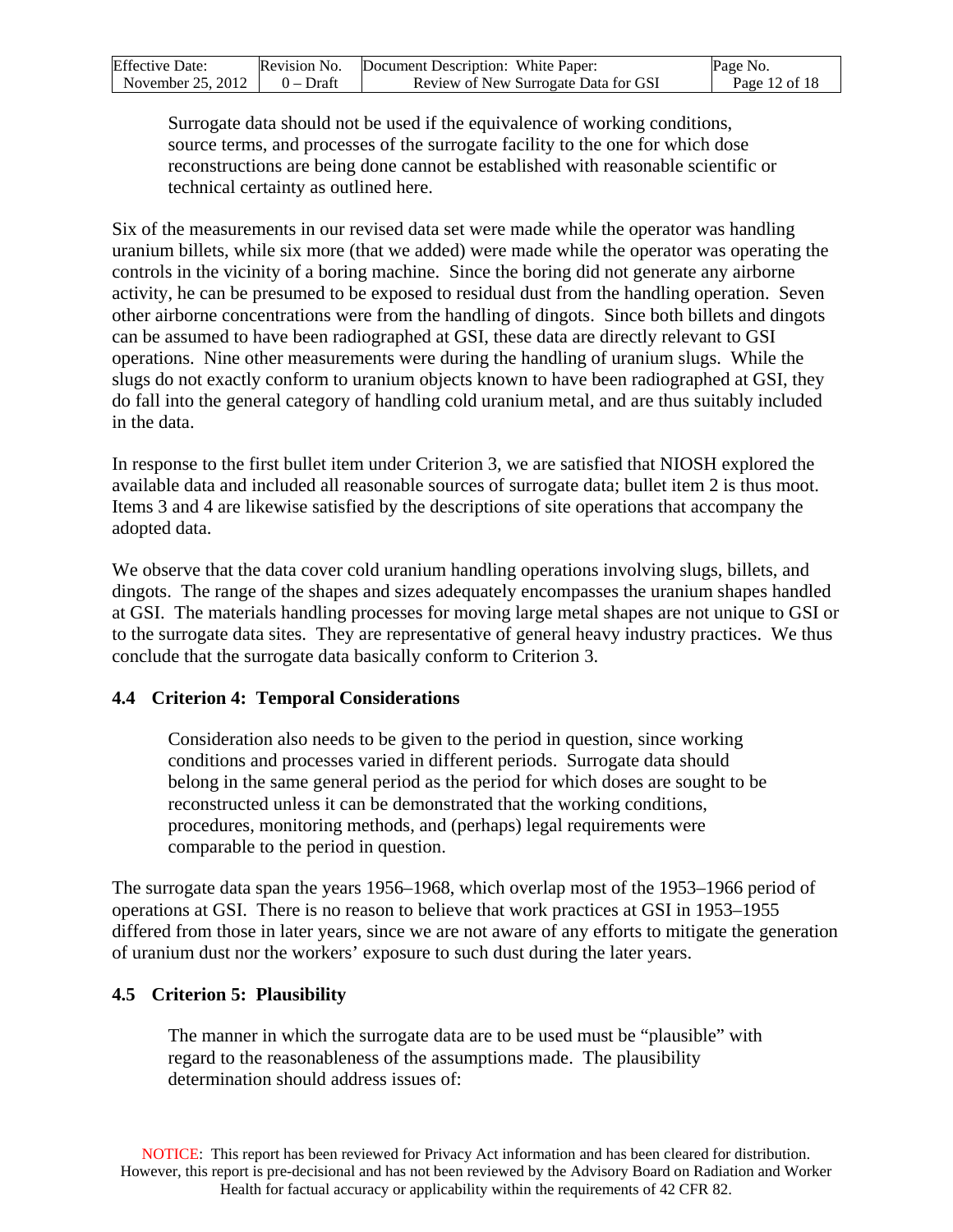| <b>Effective Date:</b> | Revision No. | Document Description: White Paper:   | Page No.        |
|------------------------|--------------|--------------------------------------|-----------------|
| November 25, 2012      | 0 – Draft    | Review of New Surrogate Data for GSI | Page 13 of $18$ |

- Scientific plausibility. Are the assumed models (e.g., bioassay, concentration gradients) scientifically appropriate? Have the models been validated (where feasible) using actual monitoring data collected in a similar situation?
- Workplace plausibility. Are the assumed processes and procedures (including monitoring) plausible for the facility in question? Have all of the factors that could significantly impact exposure been taken into account? Is adequate information available about the facility in order to be able to make a fair assessment?

The measurements at the various sites were done in the course of safety inspections by AEC contractor personnel and are presumed to have conformed to applicable health and safety standards. We assume that they represent the same level of scientific validity as any other health physics monitoring of that era. We believe that these data satisfy the criterion of scientific plausibility.

Dust generation from the movement of heavy metal shapes and materials is not expected to be strongly site specific. Lifting equipment is generally selected on the basis of the loads to be handled. Thus, use of data from lifting and handling at surrogate sites is a fair representation of operations that occurred at GSI. This is especially true when the same shapes (e.g., dingots) were handled at both GSI and surrogate sites. We believe that use of the proposed surrogate data is consistent with the plausibility criterion.

#### **5 Conclusion**

We have reviewed the data on airborne uranium activity concentrations resulting from the handling and transport of cold uranium metal presented by Allen (2012b). We find that, with appropriate adjustments and revisions, such data yield a suitable surrogate for the airborne uranium activity concentrations resulting from the handling and transport of uranium at GSI. The revised and adjusted data satisfy the five Board criteria for the use of surrogate data and are statistically robust, the ROS method and the nonparametric empirical method yielding almost identical values.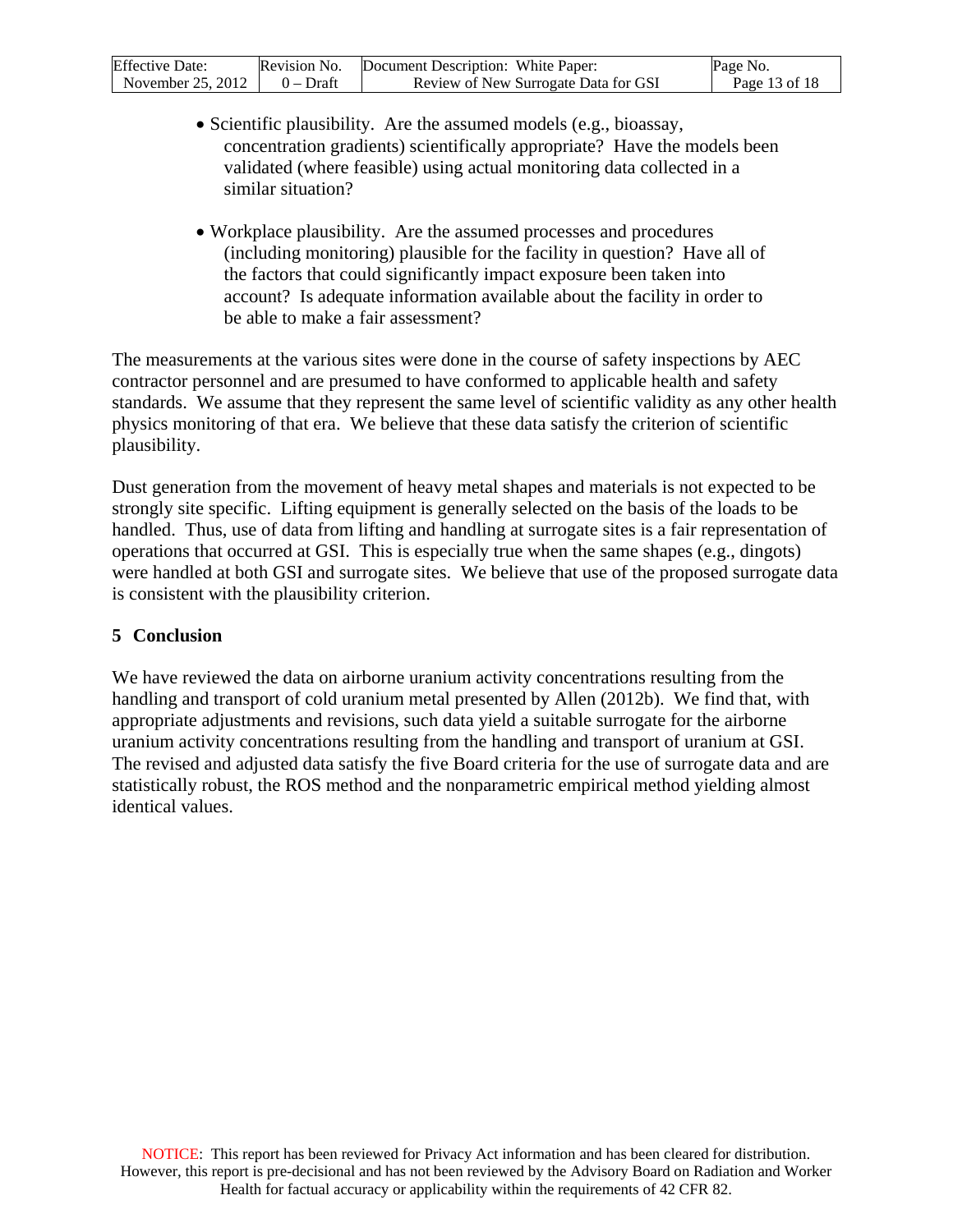| <b>Effective Date:</b> | Revision No. | Document Description: White Paper:   | Page No.      |
|------------------------|--------------|--------------------------------------|---------------|
| November 25, 2012      | $0 - Dr$ aft | Review of New Surrogate Data for GSI | Page 14 of 18 |

#### **References**

ABRWH Work Group on Use of Surrogate Data. 2010. "Criteria for the Use of Surrogate Data," Final Draft (May 14, 2010). [http://www.cdc.gov/niosh/ocas/pdfs/abrwh/proc/abrwh-proc-sd](http://www.cdc.gov/niosh/ocas/pdfs/abrwh/proc/abrwh-proc-sd-r0.pdf)[r0.pdf.](http://www.cdc.gov/niosh/ocas/pdfs/abrwh/proc/abrwh-proc-sd-r0.pdf)

Allen, D. 2012a. "Use of Surrogate Data at GSI: Response to SC&A Review Dated July 16, 2012."<http://www.cdc.gov/niosh/ocas/pdfs/dps/dc-gsisd-0812.pdf>

Allen, D. 2012b. "Evaluation of Additional Air Sample Data Applicable to GSI." <http://www.cdc.gov/niosh/ocas/pdfs/dps/dc-gsiasd-1112.pdf>

Allen, D., and S. Glover. 2007. "Site Profiles for Atomic Weapons Employers That Worked Uranium and Thorium Metals - Appendix BB: General Steel Industries," Battelle-TBD-6000, Appendix BB, Rev. 0. <http://www.cdc.gov/niosh/ocas/pdfs/tbd/b-6000-apbb-r0.pdf>.

Anigstein, R. 2012. "Review of the Use of Surrogate Data for Estimating Intakes of Uranium at General Steel Industries." <http://www.cdc.gov/niosh/ocas/pdfs/abrwh/scarpts/sca-gsisd-r0.pdf>

"Core Outgassing." 1960. SRDB Ref. ID: 14956.

Department of Energy (U.S.), Office of Environmental Management, Depleted Uranium Hexafluoride Management Program (DOE). 2001. "Characteristics of Uranium and Its Compounds."<http://web.ead.anl.gov/uranium/pdf/UraniumCharacteristicsFS.PDF>

Energy Employees Claimant Assistance Project (EECAP). 2012. "Tocco Induction Heating Division, Cleveland Ohio." [http://www.eecap.org/Covered\\_Facilities/Ohio/Tocco.htm](http://www.eecap.org/Covered_Facilities/Ohio/Tocco.htm) 

Mallinckrodt Chemical Works, Uranium Division. 1957. "Dust and Radiation Study of the Machining of Dingot and Ingot Metal at Plant 7W." SRDB Ref. ID: 17254.

National Lead Company of Ohio (NLO). 1957. "Analytical Data Sheet." SRDB Ref. ID: 43252.

National Lead Company of Ohio (NLO). 1968. "Analytical Data Sheet." SRDB Ref. ID: 98533.

Reyland, W. L. 1960. "Dust Study of Dingot Lathe in Building 301," memo to W. L. Utnage, Mallinckrodt Chemical Works, Uranium Division, Weldon Spring (December 14, 1960) SRDB Ref. ID: 12363, pp. 75–78.

Ross, K. L., R. L. Rube, and R. C. Wissman. 1963. "Air Dust Evaluation of Metal Reduction – Pilot Plant." SRDB Ref. ID: 34390.

Rube, R. L. "Trip Report to Chambersburg Engineering Co., Chambersburg, Pennsylvania, on March 20 & 21, 1957." National Lead Company of Ohio Memorandum to J. A. Quigley, M.D. SRDB Ref. ID: 10048.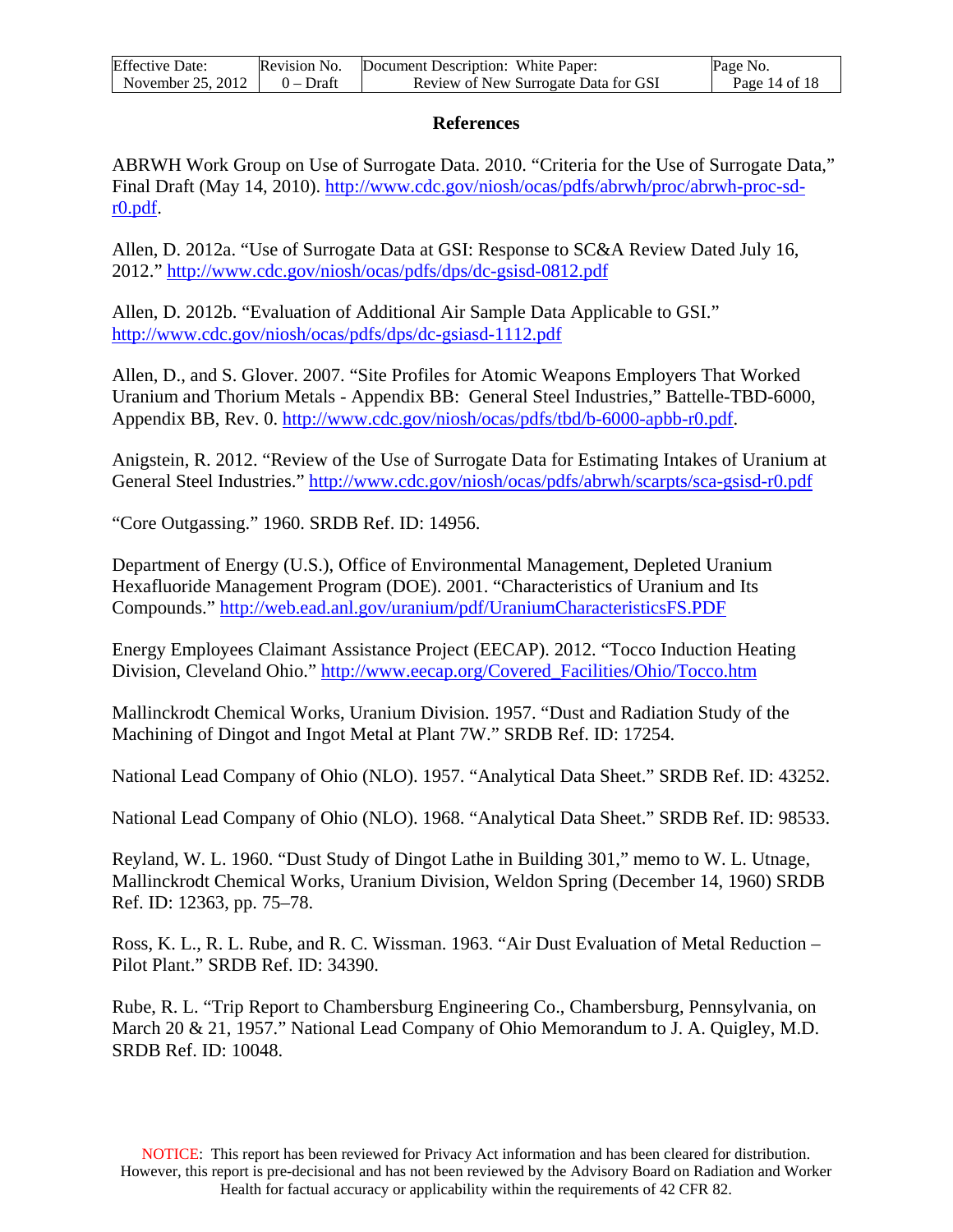| <b>Effective Date:</b> | Revision No. | Document Description: White Paper:   | Page No.      |
|------------------------|--------------|--------------------------------------|---------------|
| November 25, 2012      | 0 – Draft    | Review of New Surrogate Data for GSI | Page 15 of 18 |

"Uranium Dust Study for Dingot Machining Station – 301." 1961. SRDB Ref. ID: 12363, pp. 19–23.

Westbrook, J. L., and C. W. Bloom. 2007. "Basis for Development of an Exposure Matrix for the Mallinckrodt Chemical Company St. Louis Downtown Site and the St. Louis Airport Site, St. Louis, Missouri," ORAUT-TKBS-0005, Rev. 02. <http://www.cdc.gov/niosh/ocas/pdfs/tbd/mallink-r2.pdf>

Workum, A. D. 1961. "Trip Report to LeBlond Machine Tool Company, Cincinnati, Ohio, on January 16 to 20, 1961." National Lead Company of Ohio Memorandum to J. A. Quigley, M.D. SRDB Ref. ID: 10634.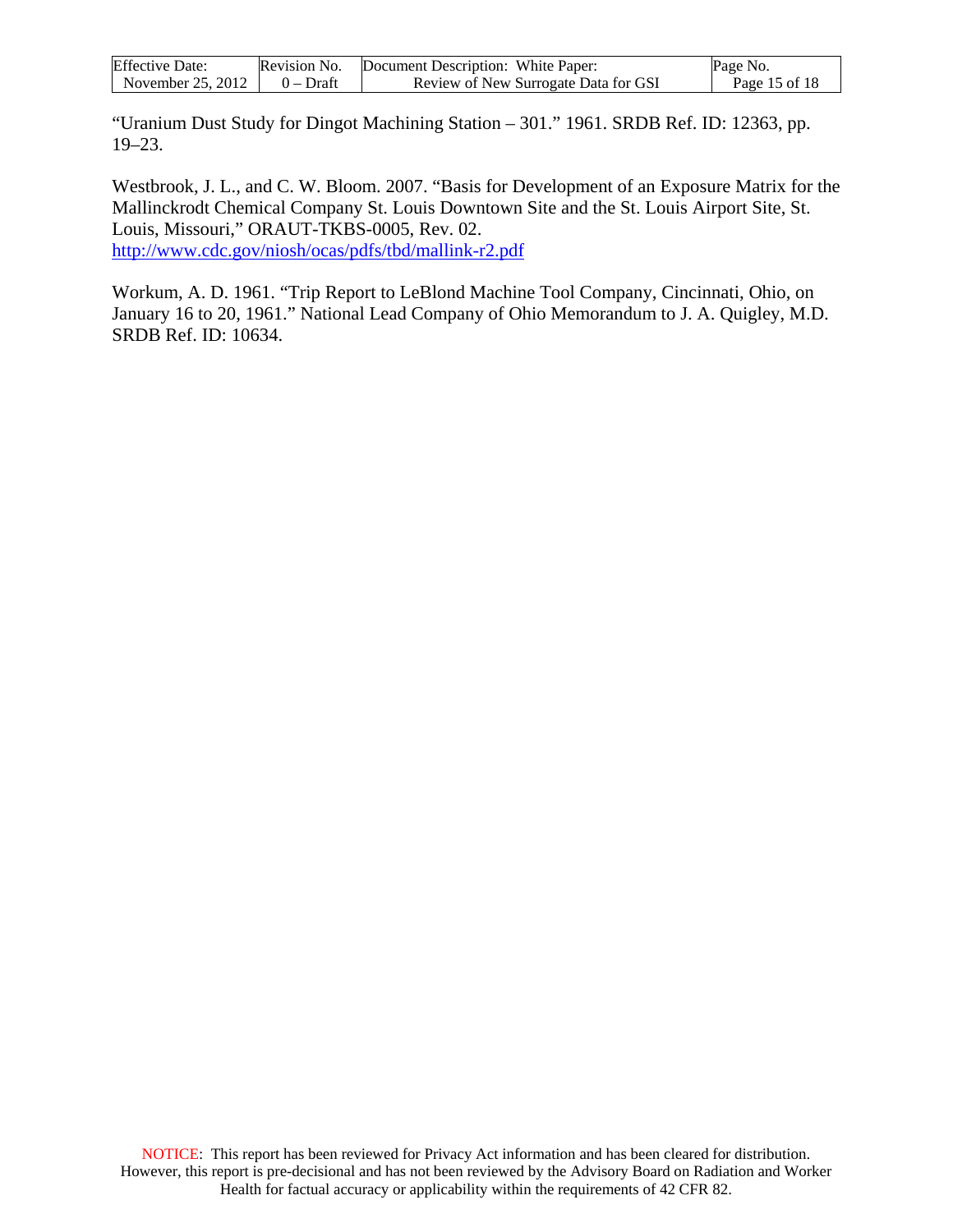| <b>Effective Date:</b> | Revision No. | Document Description: White Paper:   | Page No.      |
|------------------------|--------------|--------------------------------------|---------------|
| November 25, 2012      | $0 - Draff$  | Review of New Surrogate Data for GSI | Page 16 of 18 |

#### **Appendix A**

#### **Regression Analyses of Surrogate Data**

#### **A.1 Regression Analysis of Allen's (2012b) Data**

The regression of order statistics (ROS) method was used to fit a lognormal distribution to Allen's (2012b) data, including the six nondetect values. A plot of the logarithms of the data versus the normal score for each observation is shown in Figure A.1. (The figure omits six nondetect data points included in the distribution.) The plot also contains a regression line which best fits the plotted data points. The slope and intercept of the regression line are also shown on the figure. Although the data approximately follow the regression line, the data points are below the regression line at both ends of the plot, while they are above the regression line in the middle of the plot. The value of  $R^2 = .8781$  indicates a reasonable fit to a lognormal distribution.



Figure A.1. Lognormal Distribution of NIOSH Data, Using Regression on Order Statistics

The slope and intercept of the regression line are used as estimates of the parameters of a lognormal distribution. The characteristics of this lognormal distribution are shown in Table A.1. The estimate of the 95th percentile confirms the result of 104 dpm/m<sup>3</sup> obtained by Allen (2012b). At the right of the plot in Figure A.1, the highest five data points fall below the regression line, indicating that the data distribution has a smaller right-hand tail than would be expected from a lognormal distribution. Hence the estimate of the 95th percentile obtained using the ROS method exceeds the empirical 95th percentile of 83.1  $dpm/m<sup>3</sup>$ , which lies between two sample values located at 74 and 88 dpm/m<sup>3</sup>. The ROS estimate of 104 dpm/m<sup>3</sup> for the 95th percentile appears to be claimant favorable, as it exceeds the empirical 95th percentile of the distribution by approximately 20%.

NOTICE: This report has been reviewed for Privacy Act information and has been cleared for distribution. However, this report is pre-decisional and has not been reviewed by the Advisory Board on Radiation and Worker Health for factual accuracy or applicability within the requirements of 42 CFR 82.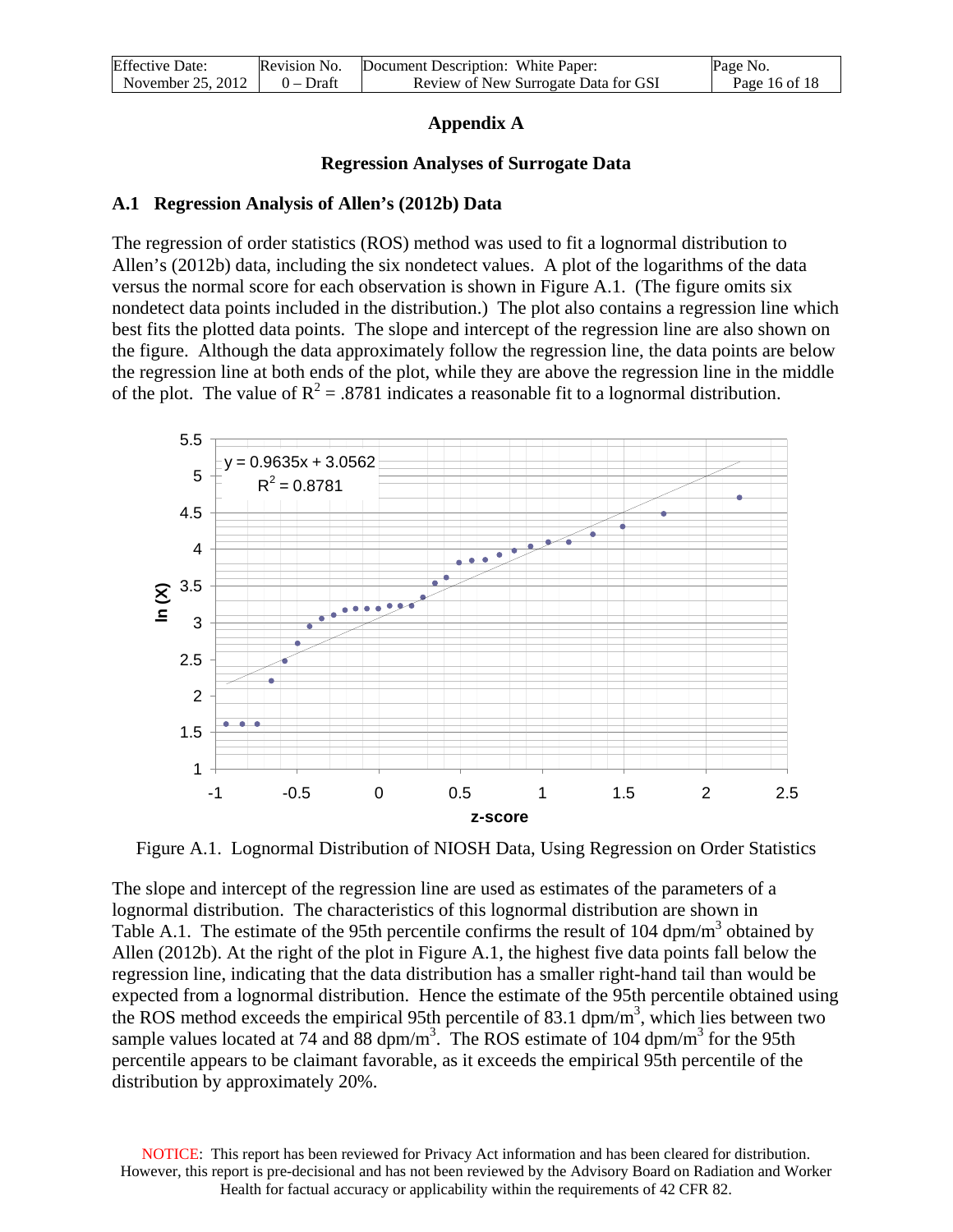| <b>Effective Date:</b> |           | Revision No. Document Description: White Paper: | Page No.      |
|------------------------|-----------|-------------------------------------------------|---------------|
| November 25, 2012      | 0 – Draft | Review of New Surrogate Data for GSI            | Page 17 of 18 |

| Parameter                               | Surrogate Data Set |                      |                       |
|-----------------------------------------|--------------------|----------------------|-----------------------|
|                                         | NIOSH <sup>a</sup> | Revised <sup>b</sup> | Adjusted <sup>c</sup> |
| Intercept $(\mu)$                       | 3.0562             | 2.34                 | 2.5387                |
| Slope $(\sigma)$                        | 0.9635             | 1.2155               | 1.0076                |
| $R^2$                                   | 0.8781             | 0.7811               | 0.946                 |
| Geometric mean<br>(dpm/m <sup>3</sup> ) | 21.25              | 10.38                | 12.66                 |
| GSD                                     | 2.62               | 3.37                 | 2.74                  |
| 95th %ile ( $dpm/m^3$ )                 | 103.66             | 76.67                | 66.43                 |

Table A.1. Lognormal Distribution Parameters Estimated using ROS Method

Allen 2012b

Present analysis—all data points

<sup>c</sup> Present analysis—curve fit omits lowest data point

### **A.2 Regression Analysis of Revised Data**

Figure A.2 shows a plot of our revised data set. The value of  $R^2 = .7811$  indicates a poorer fit to the regression line for the lognormal distribution. (The figure omits eight nondetect data points included in the distribution.) The characteristics of this distribution are shown in Table A.1. At the right of the plot in Figure A.2, the highest two data points fall below the regression line, indicating that the distribution has a smaller right-hand tail than would be expected from a lognormal distribution. Hence the estimate of the 95th percentile obtained using the ROS method,  $\sim$ 77 dpm/m<sup>3</sup>, exceeds the empirical 95th percentile of 66.92 dpm/m<sup>3</sup>, which lies between two sample values located at 66.6 and 69.83 dpm/m<sup>3</sup>, by approximately 13%.

### **A.3 Regression Analysis of Adjusted Revised Data**

The poor fit of the data in Figure A.2 is due to a single datum of 1 dpm/m<sup>3</sup>, which appears to be an outlier. If we retain it in the data set but exclude it from the curve fit, we obtain the plot shown in Figure A.3. The characteristics of this distribution are shown in Table A.1. This plot has an  $R^2$  = .946, which indicates a very good fit to a lognormal distribution. Hence the estimate of the 95th percentile obtained using the ROS method,  $66.43$  dpm/m<sup>3</sup>, is within 1% of the empirical 95th percentile of 66.92  $\text{dpm/m}^3$ .